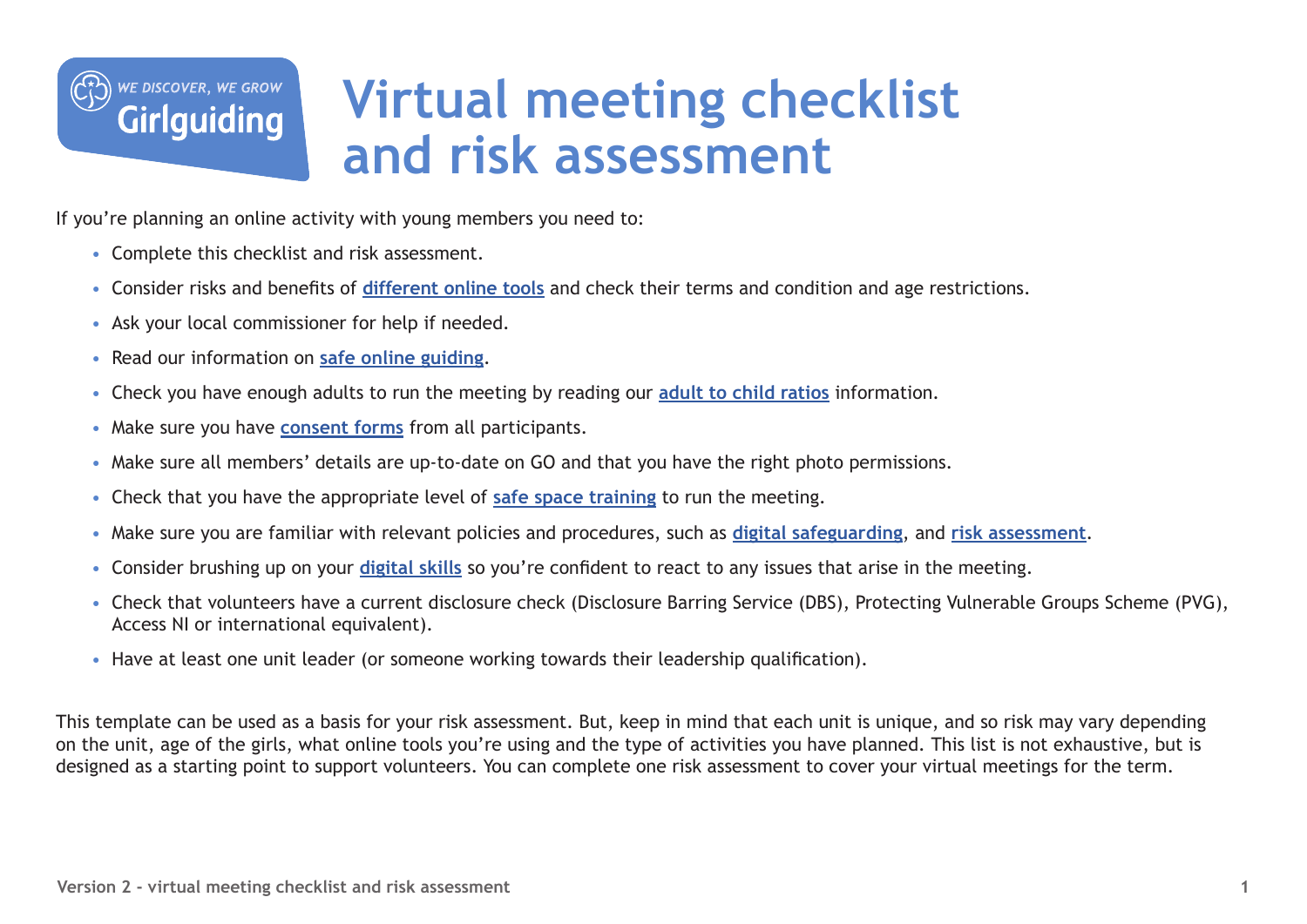

| Use this box to give the information requested from the checklist above                           |    |  |    |  |  |  |
|---------------------------------------------------------------------------------------------------|----|--|----|--|--|--|
| Membership numbers of your team.                                                                  | ٠. |  | 2. |  |  |  |
| Also tick the box to confirm they have a current $ $<br>disclosure check.                         | 3. |  | 4. |  |  |  |
| Membership numbers of volunteers with<br>A Safe Space Level 3.                                    |    |  |    |  |  |  |
| Membership numbers of volunteers with, or<br>working towards, their leadership qualification.     |    |  |    |  |  |  |
| Date that you checked all members' details are<br>up to date on GO (including photo permissions). |    |  |    |  |  |  |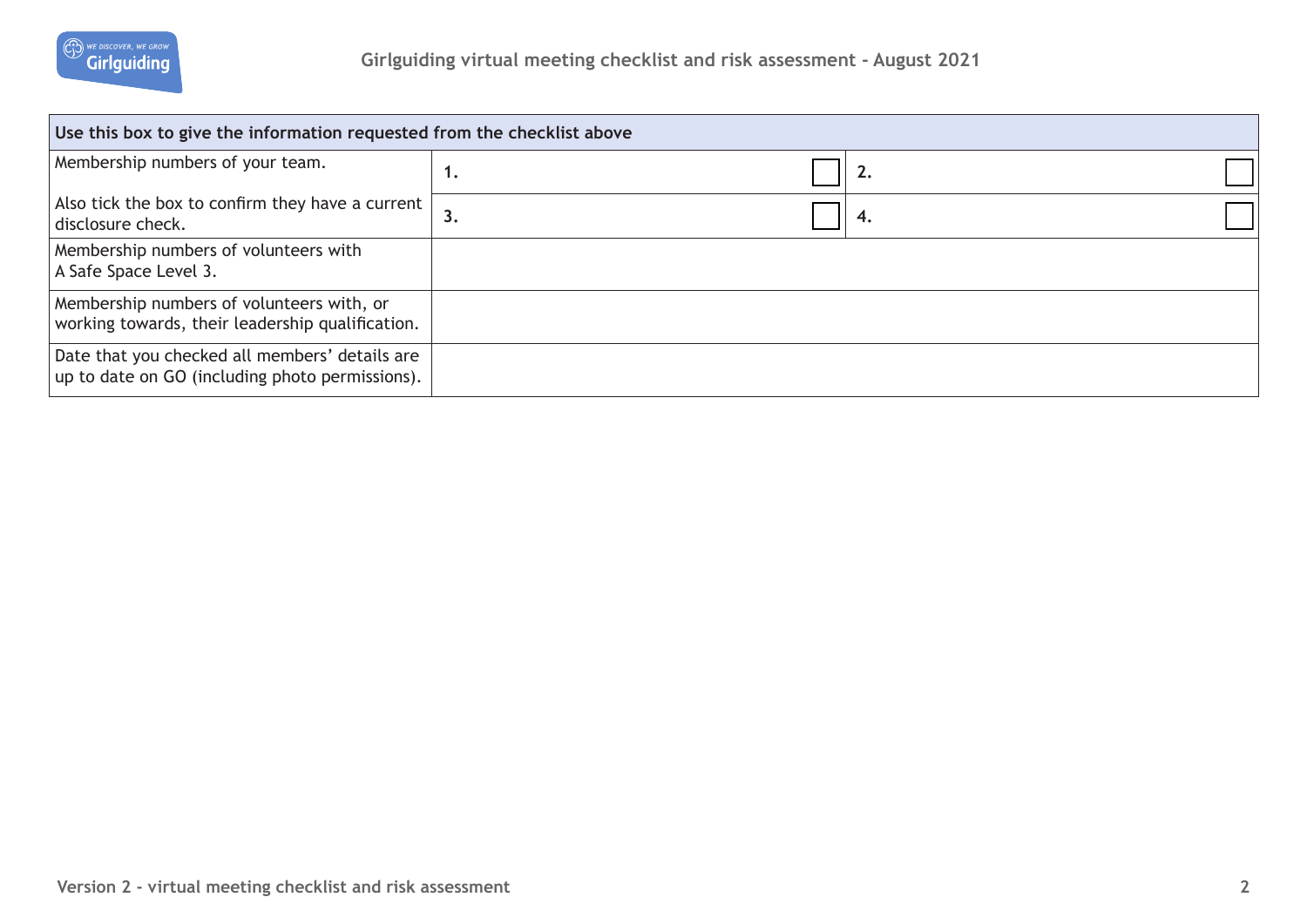

## **Risk assessment: Event or activity**

Using this template, you should risk assess activities and events in line with Girlguiding' Risk Assessment Policy. Using the information on the website and this cover page, you should be able to identify effective risk management strategies and tasks to ensure that activities run safely and effectively.

For more information or support with risk assessments, please speak to your local commissioner.

- **• Hazards** are anything that has the potential to cause harm (e.g. cars, trip hazards, exposed electrical wires, theft, etc.).
- **• Risk** is the likelihood of something happening, combined with the severity of the harm that could be caused by one or more hazards.

Risk management is a dynamic cycle that needs to be repeated in order to effectively manage risk. The frequency of reassessment will depend on activity, and new risks could occur that have not previously been assessed. In this instance, a dynamic risk assessment is required.

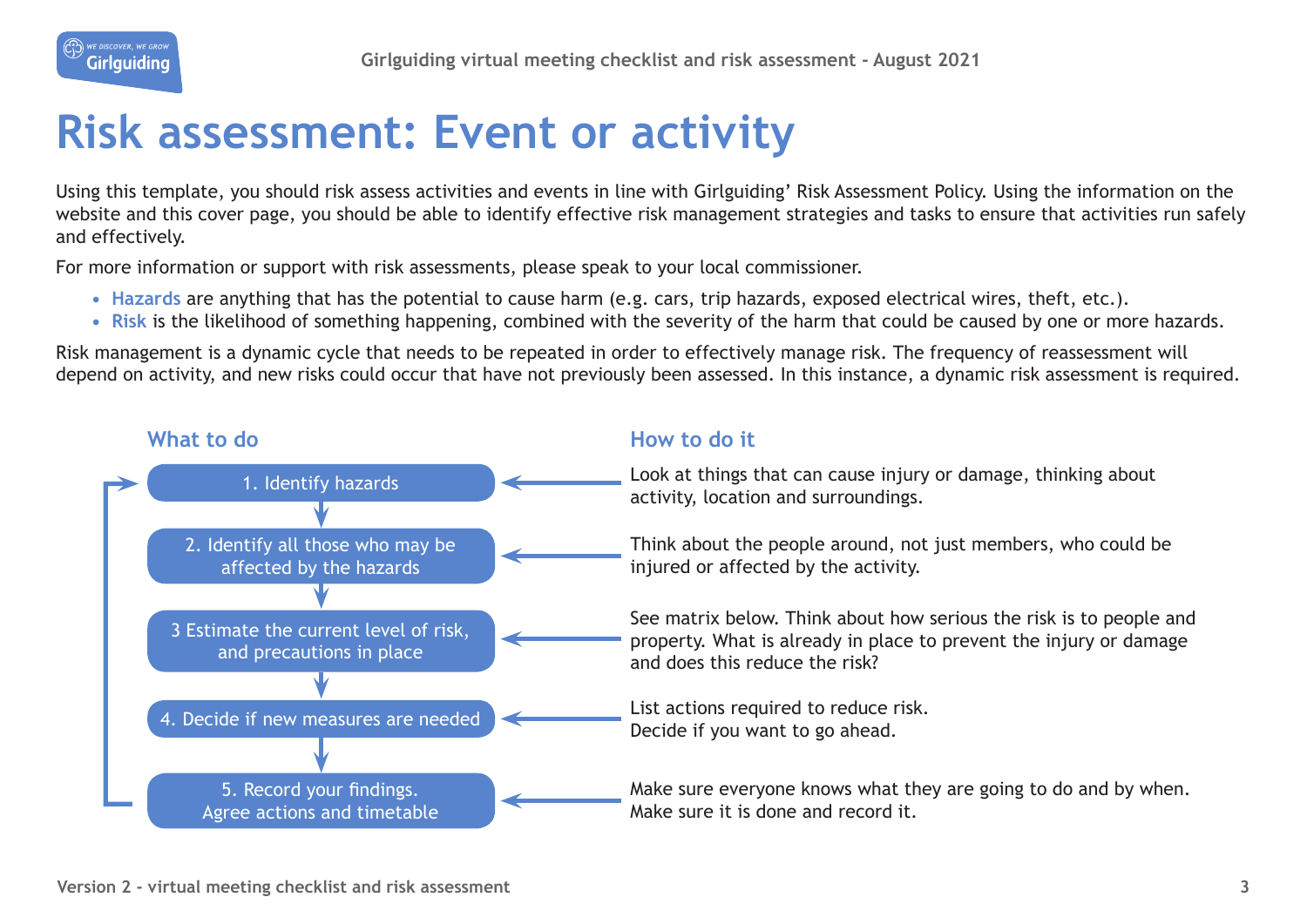

| Severity                | Slight harm                                    | <b>Harmful</b>                                            | <b>Extremely harmful</b>                         |
|-------------------------|------------------------------------------------|-----------------------------------------------------------|--------------------------------------------------|
| Likelihood              | (Superficial injuries, minor cuts and bruises) | (Minor fractures, ill health leading to minor disability) | (Multiple injuires, major fractures, fatalities) |
| <b>Unlikely</b>         | Low risk                                       | Low risk                                                  | <b>Medium risk</b>                               |
| (Rarely happens)        |                                                |                                                           |                                                  |
| <b>Likely</b>           | Low risk                                       | <b>Medium risk</b>                                        | <b>High risk</b>                                 |
| (Often happens)         |                                                |                                                           |                                                  |
| <b>Very likely</b>      | <b>Medium risk</b>                             | <b>High risk</b>                                          | <b>High risk</b>                                 |
| (Nearly always happens) |                                                |                                                           |                                                  |

### **Event information and risk assessment approval**

| Name of unit:                                                                                                                                                                                                                                                                                                |                        |                      | Date:              |         |                 |  |  |
|--------------------------------------------------------------------------------------------------------------------------------------------------------------------------------------------------------------------------------------------------------------------------------------------------------------|------------------------|----------------------|--------------------|---------|-----------------|--|--|
| Leader in charge:                                                                                                                                                                                                                                                                                            | Total attending:       | Adults: <sup>1</sup> | Girls/young women: |         |                 |  |  |
| Up-to-date contact details held for all members:                                                                                                                                                                                                                                                             | Yes<br>No <sub>1</sub> |                      |                    |         |                 |  |  |
| Decision: once all the actions are carried out can you eliminate or safely manage the risk of harm to ensure you<br>can safely go ahead with this event/activity (i.e. have degree of challenge, harm and risk whilst being confident<br>No<br>Yes  <br>the control measures in place will keep girls safe). |                        |                      |                    |         |                 |  |  |
| If you answered 'no' to the above decision question, please explain why:                                                                                                                                                                                                                                     |                        |                      |                    |         |                 |  |  |
| Risk assessment completed by:                                                                                                                                                                                                                                                                                |                        |                      | Role:              |         |                 |  |  |
| Has the risk assessment been shared with the leadership team?                                                                                                                                                                                                                                                |                        |                      |                    | Yes $ $ | No <sub>l</sub> |  |  |
| Risk assessment due for review:                                                                                                                                                                                                                                                                              |                        |                      | Date:              |         |                 |  |  |

1 Adults refers to adult volunteers who are part of the event/activity delivery team.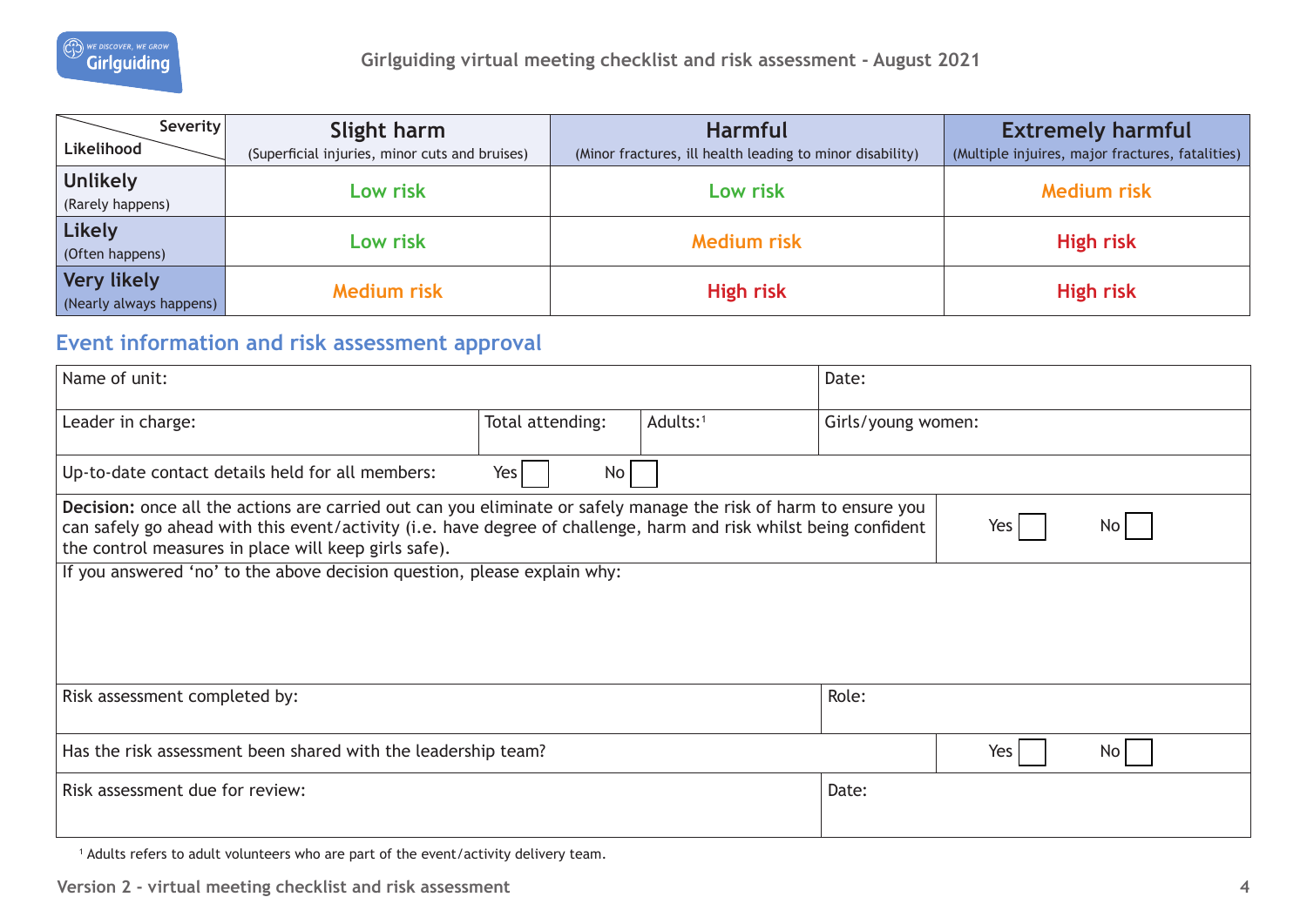| <b>Hazards</b><br>What could cause harm<br>or damage?                   | Who or what is<br>at risk of being<br>affected and how?                                                                    | What are you already doing?<br>How have you reduced<br>the risk already?                                                                                                                                                                                                                                         | Likelihood<br>of risk<br>occurring<br>(L/M/H) | Severity<br>of risk<br>(L/M/H) | Are further controls necessary?<br>What else needs to happen to reduce the<br>risk to an acceptable level?                                                                                                                                                                                                                     | <b>Action by:</b><br>name/date |
|-------------------------------------------------------------------------|----------------------------------------------------------------------------------------------------------------------------|------------------------------------------------------------------------------------------------------------------------------------------------------------------------------------------------------------------------------------------------------------------------------------------------------------------|-----------------------------------------------|--------------------------------|--------------------------------------------------------------------------------------------------------------------------------------------------------------------------------------------------------------------------------------------------------------------------------------------------------------------------------|--------------------------------|
| Uninvited or unknown<br>people attending<br>meetings.                   | All meeting<br>participants at risk of<br>being exposed to<br>inappropriate or<br>offensive material,<br>or a data breach. | - Use a new password for every<br>meeting.<br>- End the meeting immediately and<br>make all parents/carers aware if an<br>uninvited or unknown person attends<br>a meeting.<br>- Use the waiting room and 'room lock'<br>functions if they are available.                                                        | M                                             | M                              | - Make sure all members have their<br>video on and their name, so they<br>are identifiable.<br>- Ask members to use a first name<br>only so they're not easily identifiable<br>to any uninvited attendees.<br>- Tell parents/carers not to share a<br>meeting link or password with others,<br>including other parents/carers. |                                |
| Inappropriate location for<br>meeting (young members<br>or volunteers). | All meeting<br>participants at risk of<br>personal information<br>inadvertently being<br>shared.                           | - Ask young members not to dial in<br>from their bedroom if possible.<br>- Ask volunteers and young members<br>not to have personal information<br>on show.<br>- Ask all meeting attendees to leave<br>their device in a shared room if they<br>need to leave the meeting - for<br>example, to go to the toilet. |                                               |                                | - Make sure others in the household<br>of volunteers and young members<br>know the meeting is in progress.                                                                                                                                                                                                                     |                                |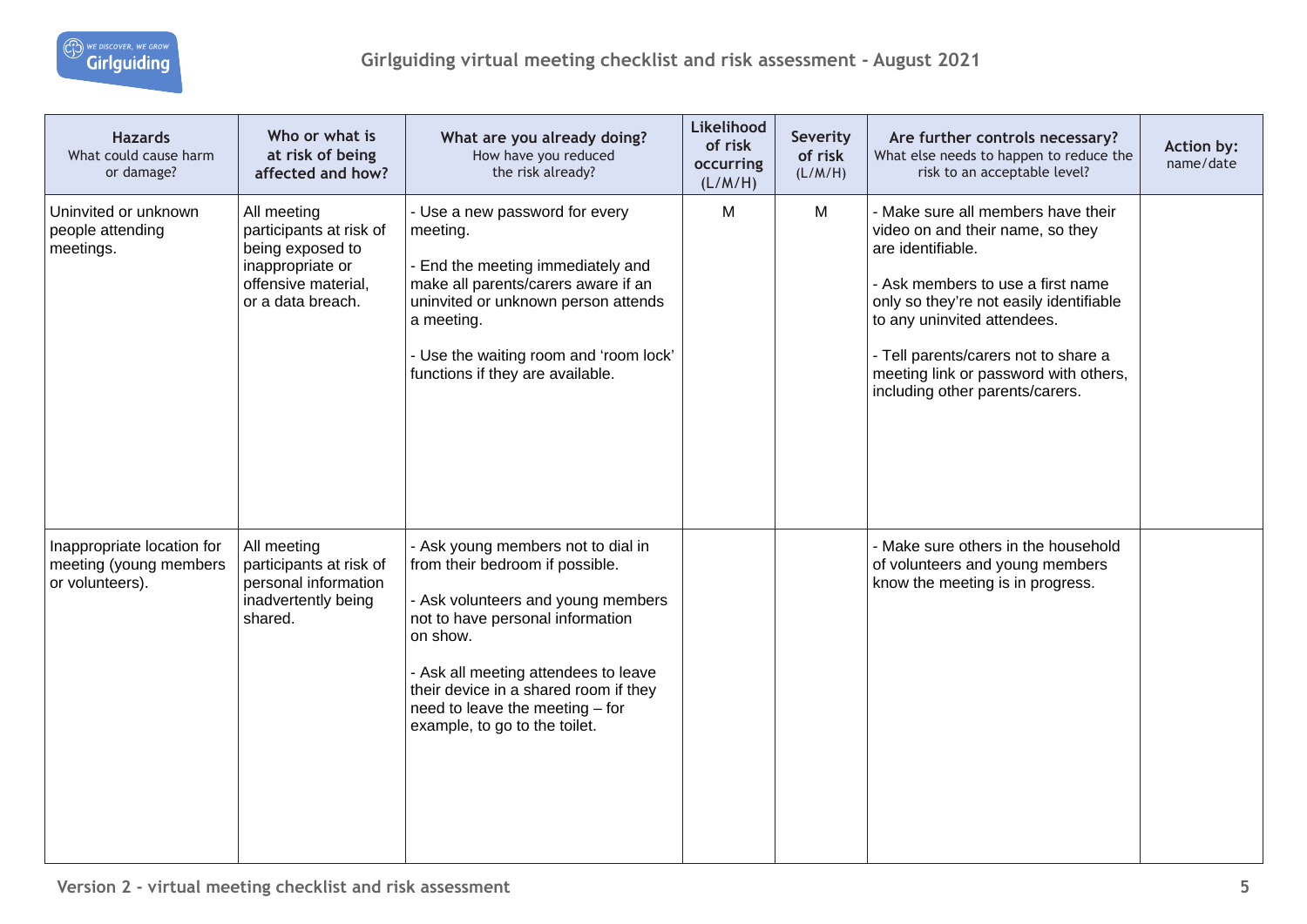| <b>Hazards</b><br>What could cause harm<br>or damage?            | Who or what is<br>at risk of being<br>affected and how?   | What are you already doing?<br>How have you reduced<br>the risk already?                                                                                                                                                                                                                                                                                                            | Likelihood<br>of risk<br>occurring<br>(L/M/H) | Severity<br>of risk<br>(L/M/H) | Are further controls necessary?<br>What else needs to happen to reduce the<br>risk to an acceptable level?                                                                                                                                                                                                                                                                                      | Action by:<br>name/date |
|------------------------------------------------------------------|-----------------------------------------------------------|-------------------------------------------------------------------------------------------------------------------------------------------------------------------------------------------------------------------------------------------------------------------------------------------------------------------------------------------------------------------------------------|-----------------------------------------------|--------------------------------|-------------------------------------------------------------------------------------------------------------------------------------------------------------------------------------------------------------------------------------------------------------------------------------------------------------------------------------------------------------------------------------------------|-------------------------|
| Young member (under 14)<br>being left alone in the<br>meeting.   | Young members at<br>risk of being alone<br>with an adult. | - Ask parents/carers to drop off and<br>pick up young members (14 and<br>under).<br>- Ask young members to use a shared<br>room in their home, such as a kitchen<br>or living room.                                                                                                                                                                                                 |                                               |                                | In each break-out group, you'll need<br>to have a minimum of one adult<br>present who holds at least a unit<br>helper role. You can have one leader<br>with three young members. But it isn't<br>acceptable to have one adult with one<br>young person alone, in any activity. If<br>this happens, end the communication,<br>return to the main room and tell the<br>virtual meeting organiser. |                         |
| Other household member<br>such as parent/carer<br>posing a risk. | Young members at<br>risk from an adult.                   | - If a parent/carer or other household<br>member is known to pose a risk,<br>ensure they are not in the room.<br>- If the young member has another<br>parent/carer ask them to do the<br>drop off/pick up.<br>- Do not allow video recording (either<br>disable if possible within the<br>application/platform or inform all<br>members that they shouldn't record<br>the meeting). |                                               |                                | - Set out rules at the beginning of<br>each meeting.<br>- Set out all expectations in clear<br>communications before the meeting.<br>Ensure meeting details are included.                                                                                                                                                                                                                       |                         |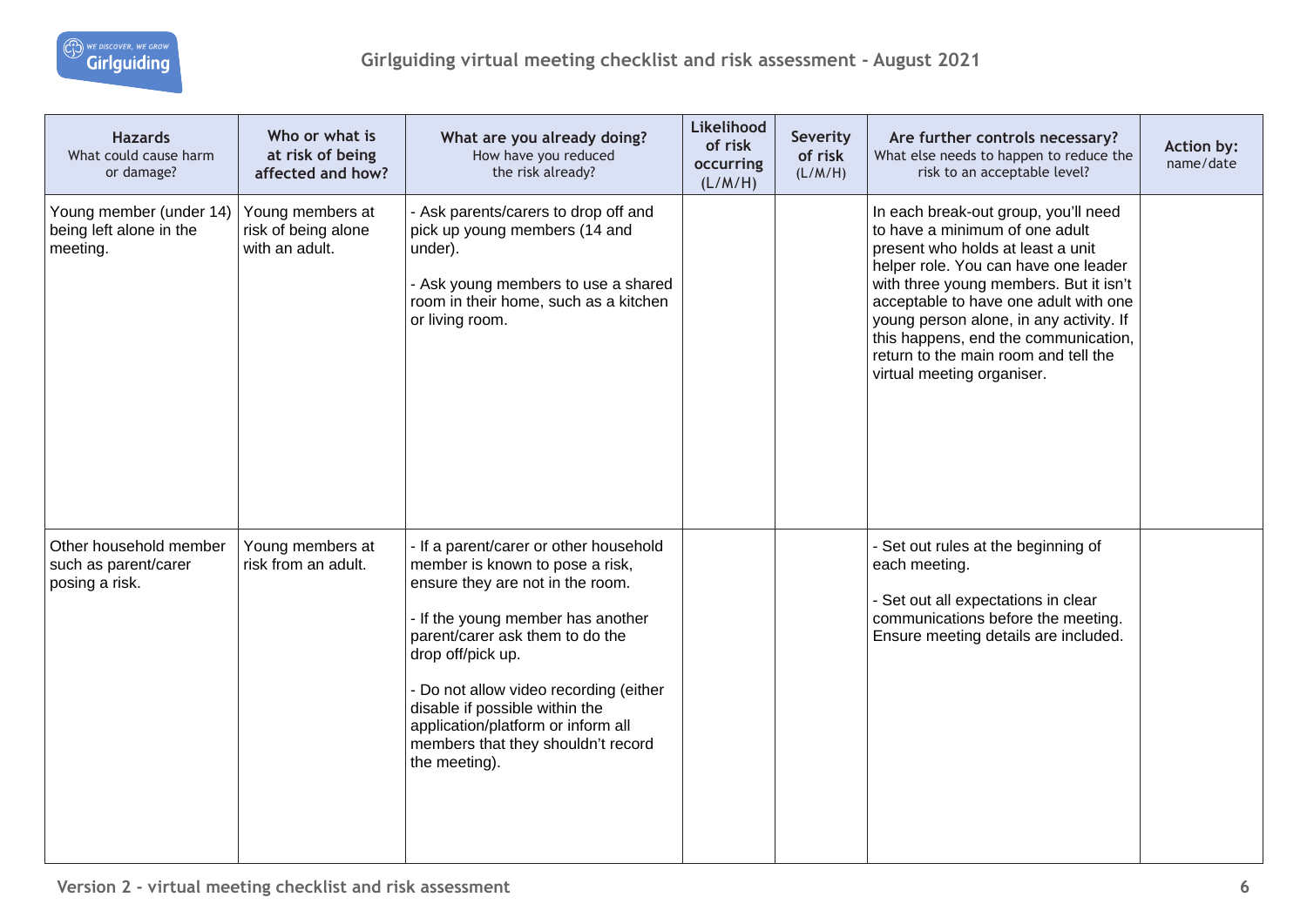| <b>Hazards</b><br>What could cause harm<br>or damage?                 | Who or what is<br>at risk of being<br>affected and how? | What are you already doing?<br>How have you reduced<br>the risk already?                                                                                                        | Likelihood<br>of risk<br>occurring<br>(L/M/H) | Severity<br>of risk<br>(L/M/H) | Are further controls necessary?<br>What else needs to happen to reduce the<br>risk to an acceptable level?                                                                                                   | Action by:<br>name/date |
|-----------------------------------------------------------------------|---------------------------------------------------------|---------------------------------------------------------------------------------------------------------------------------------------------------------------------------------|-----------------------------------------------|--------------------------------|--------------------------------------------------------------------------------------------------------------------------------------------------------------------------------------------------------------|-------------------------|
| Photos or videos being<br>taken of the meeting<br>without permission. | Risk to privacy of<br>members.                          | - Tell young members that this is not<br>allowed, and they will be stopped from<br>attending if they are found doing this.<br>- Check who has given video and<br>photo consent. |                                               |                                | - Disable video recording if possible.                                                                                                                                                                       |                         |
| Peer on peer bullying.                                                | Harmful to wellbeing<br>of young members.               | - Ensure all chats and breakout rooms<br>are supervised by volunteers.                                                                                                          |                                               |                                | - Make sure young members and their<br>parents/carers are aware of<br>consequences of bullying and<br>behaviour which may be considered<br>bullying.<br>- Stress that all members should<br>report bullying. |                         |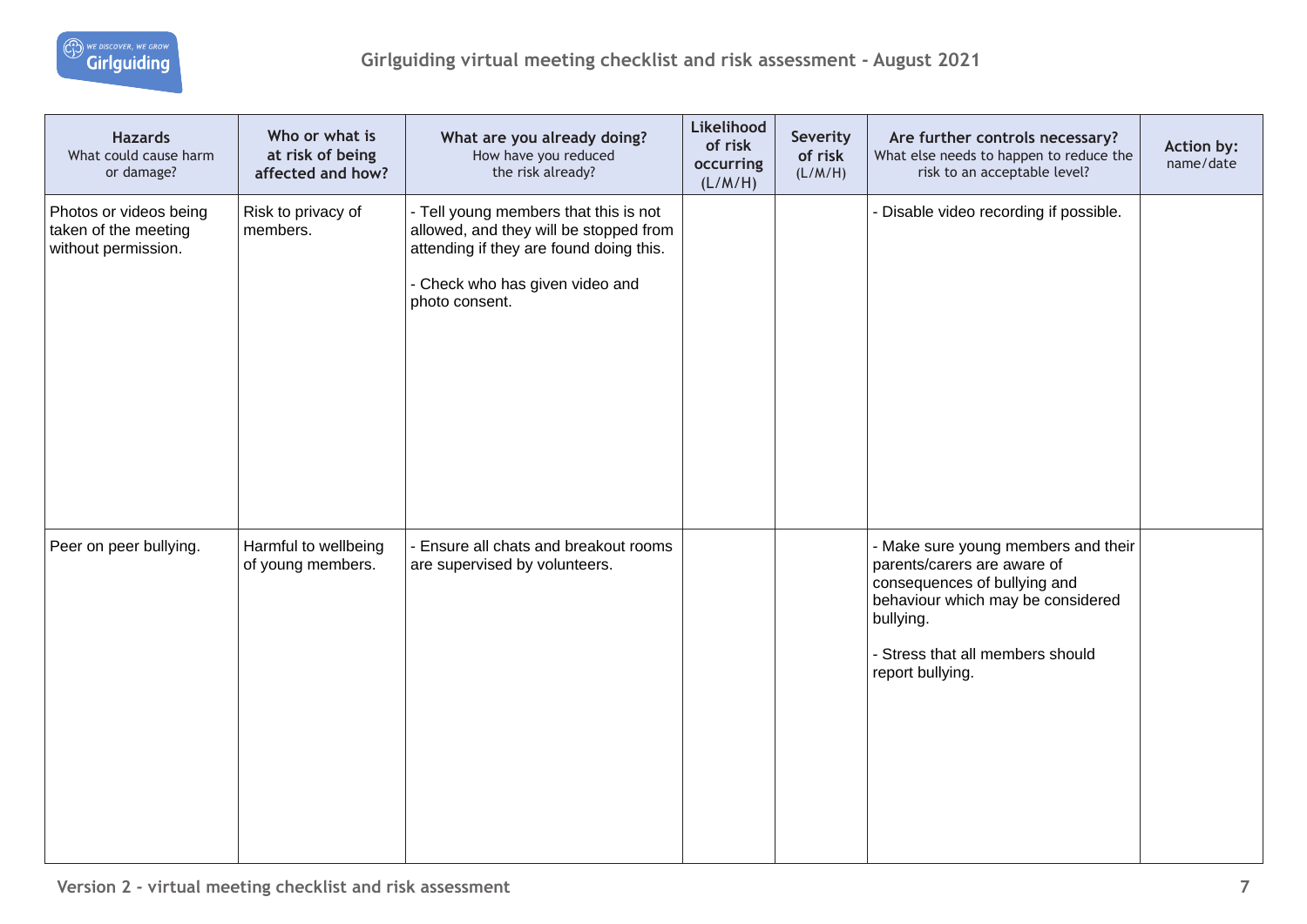

| <b>Hazards</b><br>What could cause harm<br>or damage? | Who or what is<br>at risk of being<br>affected and how?              | What are you already doing?<br>How have you reduced<br>the risk already?                                                                                                                                                                                                                                                                                                                                    | Likelihood<br>of risk<br>occurring<br>(L/M/H) | Severity<br>of risk<br>(L/M/H) | Are further controls necessary?<br>What else needs to happen to reduce the<br>risk to an acceptable level?                                                                                                                                            | Action by:<br>name/date |
|-------------------------------------------------------|----------------------------------------------------------------------|-------------------------------------------------------------------------------------------------------------------------------------------------------------------------------------------------------------------------------------------------------------------------------------------------------------------------------------------------------------------------------------------------------------|-----------------------------------------------|--------------------------------|-------------------------------------------------------------------------------------------------------------------------------------------------------------------------------------------------------------------------------------------------------|-------------------------|
| Trips, slips, cuts, falls<br>and burns.               | All meeting attendees<br>at risk of minor<br>injuries.               | - Consider the space around you and<br>ask young members and<br>parents/carers to do the same,<br>especially if doing a physical activity -<br>e.g. star jumps, scavenger hunt, etc.<br>- Consider risks of activities such as<br>cooking or using scissors when 1st<br>responders are not physically in the<br>room with young members.<br>- Ask attendees to carefully consider<br>the space around them. |                                               |                                | - Make parents/carers aware of<br>the type of activity at the start of<br>the meeting.<br>- For members under 14, double<br>check parents/carers are in the room<br>before starting any physical activities<br>or activities involving sharp objects. |                         |
| Young member sharing<br>inappropriate materials.      | Young members at<br>risk of viewing harmful<br>or upsetting content. | Disable private chat functions.<br>- Ensure all chats are visible<br>to leaders.                                                                                                                                                                                                                                                                                                                            |                                               |                                | - Disable screen sharing.<br>- If using Zoom, read our Zoom FAQs.                                                                                                                                                                                     |                         |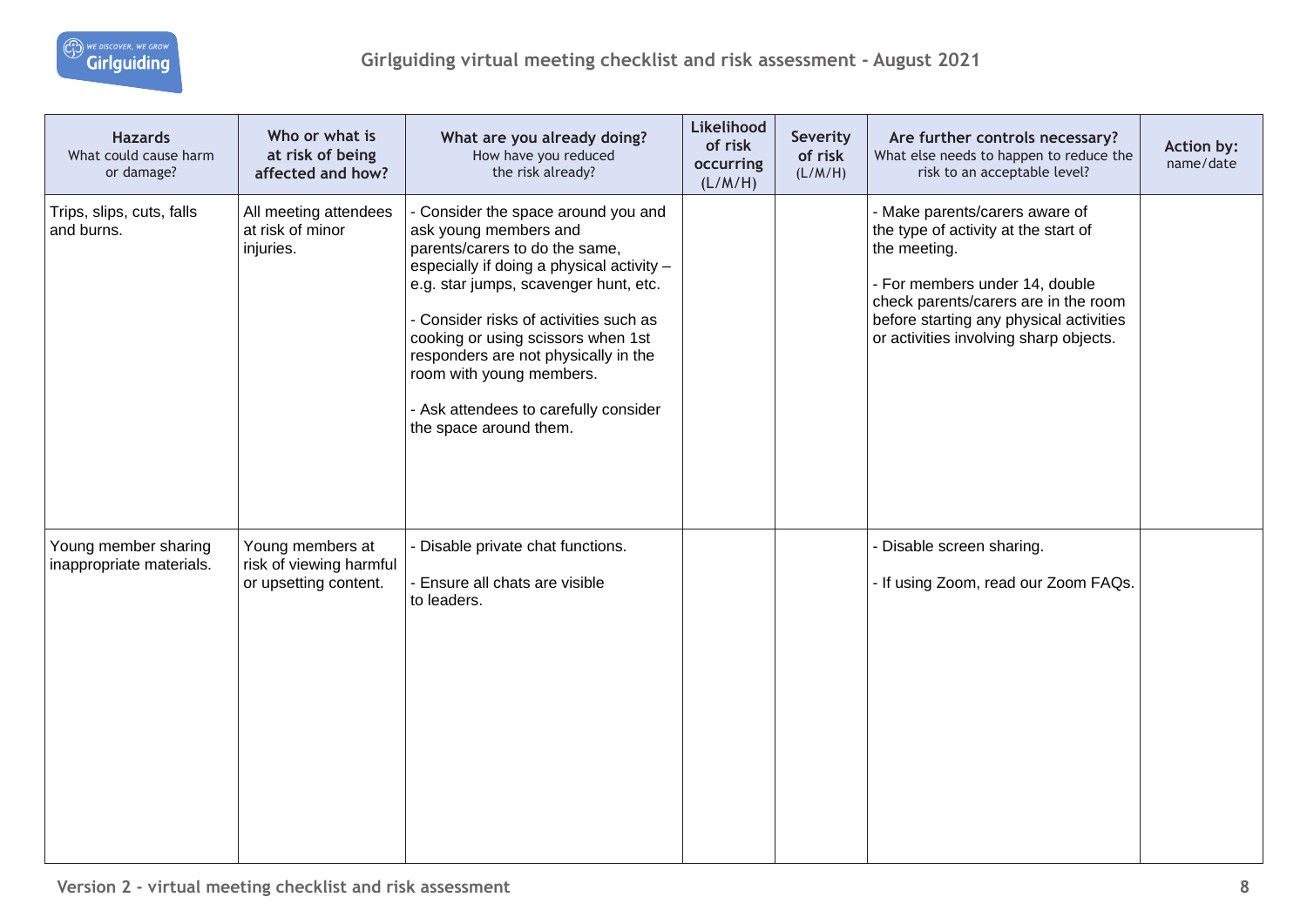

| <b>Hazards</b><br>What could cause harm<br>or damage?                  | Who or what is<br>at risk of being<br>affected and how? | What are you already doing?<br>How have you reduced<br>the risk already?                                                                                                                                                                                                                                                                                                                                     | Likelihood<br>of risk<br>occurring<br>(L/M/H) | Severity<br>of risk<br>(L/M/H) | Are further controls necessary?<br>What else needs to happen to reduce the<br>risk to an acceptable level? | Action by:<br>name/date |
|------------------------------------------------------------------------|---------------------------------------------------------|--------------------------------------------------------------------------------------------------------------------------------------------------------------------------------------------------------------------------------------------------------------------------------------------------------------------------------------------------------------------------------------------------------------|-----------------------------------------------|--------------------------------|------------------------------------------------------------------------------------------------------------|-------------------------|
| Witnessing abuse/serious<br>incident during call.                      | Harmful to wellbeing<br>of witnesses.                   | - In an emergency, call 999.<br>- Ask parents/carers of under 14s to<br>always be present.<br>- If appropriate, contact parents/carers<br>at location of incident to check if they<br>are all safe.<br>- Inform parents/carers of<br>the incident.<br>Inform the HQ Safe Practice team.<br>- Make a note of the details of the<br>incident.<br>- Check that you have contact details<br>on GO for attendees. |                                               |                                |                                                                                                            |                         |
| Personal information of<br>volunteer/young members<br>being given out. | Risk to privacy of<br>members.                          | - Do not allow anyone other than<br>volunteers to set up the meeting.<br>- Send emails to<br>members/parents/carers with<br>BCC function.<br>- Monitor any chats.                                                                                                                                                                                                                                            |                                               |                                | - Remind yourself of our managing<br>information policy.                                                   |                         |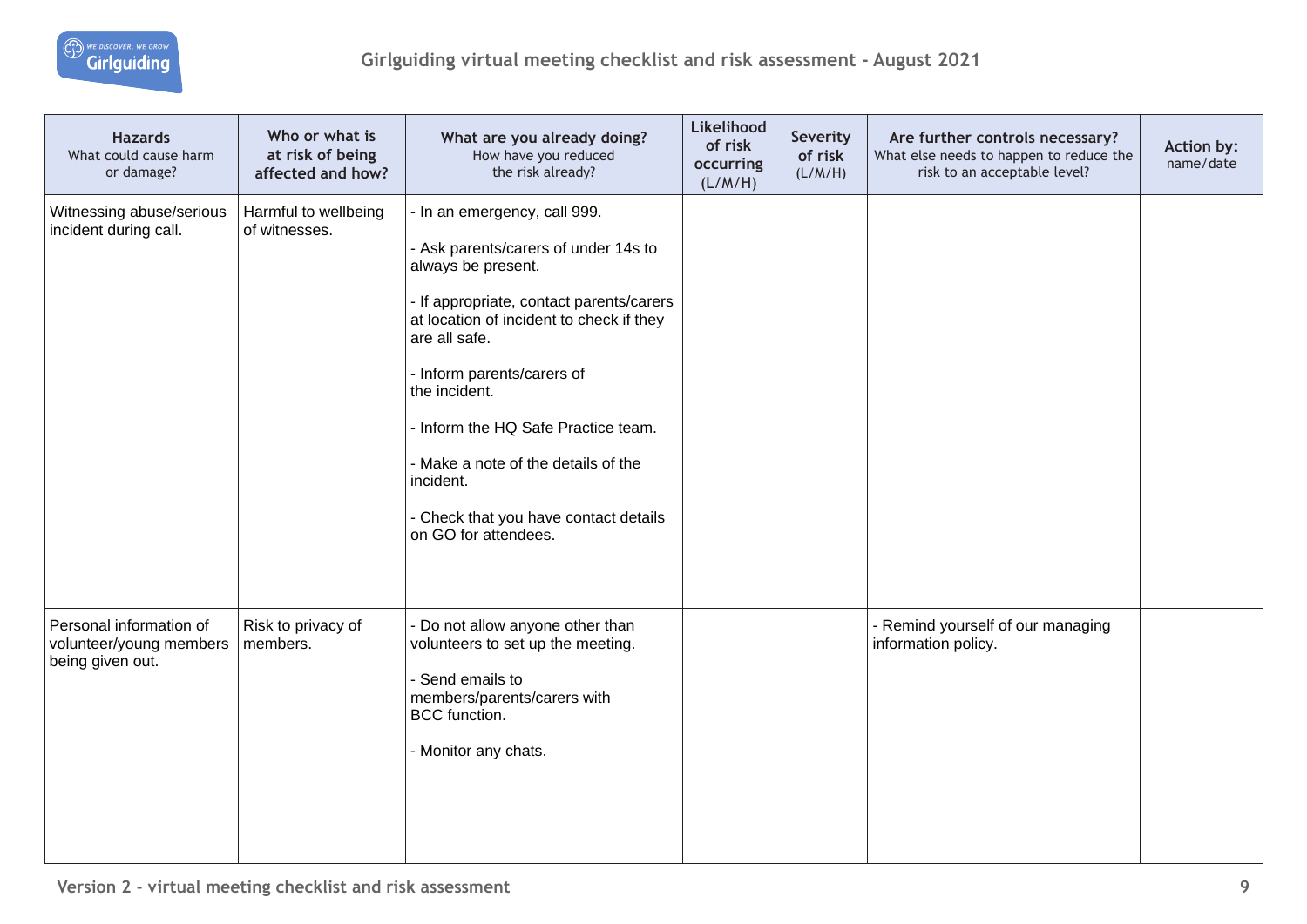

| <b>Hazards</b><br>What could cause harm<br>or damage?    | Who or what is<br>at risk of being<br>affected and how?                                                                 | What are you already doing?<br>How have you reduced<br>the risk already?                                                                                                                                                                                                                                                                                                                 | Likelihood<br>of risk<br>occurring<br>(L/M/H) | Severity<br>of risk<br>(L/M/H) | Are further controls necessary?<br>What else needs to happen to reduce the<br>risk to an acceptable level? | Action by:<br>name/date |
|----------------------------------------------------------|-------------------------------------------------------------------------------------------------------------------------|------------------------------------------------------------------------------------------------------------------------------------------------------------------------------------------------------------------------------------------------------------------------------------------------------------------------------------------------------------------------------------------|-----------------------------------------------|--------------------------------|------------------------------------------------------------------------------------------------------------|-------------------------|
| Volunteers posing a risk.                                | Risk to wellbeing of<br>young members.                                                                                  | - Always have at least two volunteers<br>present.<br>- Never have 1:1 sessions.<br>- Ask parents/carers to wait until two<br>volunteers are present in room before<br>they finish drop off.<br>- At least one volunteer should have or<br>be working towards their leadership<br>qualification.<br>- Volunteers who require a disclosure<br>check should have one that is<br>up-to-date. |                                               |                                |                                                                                                            |                         |
| Video/sound not being<br>turned on when it<br>should be. | Difficult for volunteers<br>to ascertain safety of<br>young member -<br>particularly during any<br>physical activities. | - Tell young members and<br>parents/carers about this risk and our<br>expectations that video and sound<br>should usually be on.<br>- If anything happens which concerns<br>you, tell parents/carers.                                                                                                                                                                                    |                                               |                                |                                                                                                            |                         |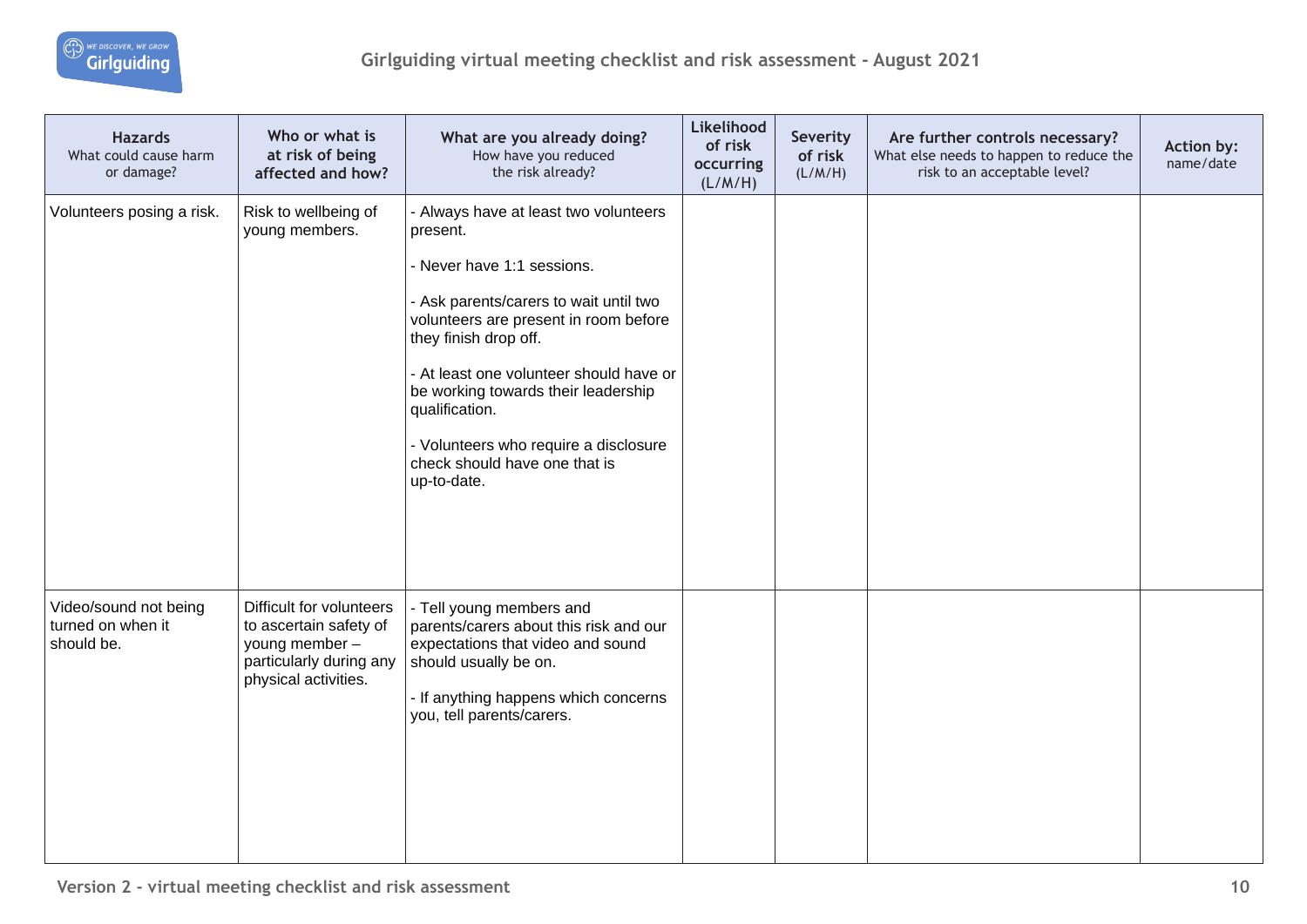

| <b>Hazards</b><br>What could cause harm<br>or damage?                                            | Who or what is<br>at risk of being<br>affected and how? | What are you already doing?<br>How have you reduced<br>the risk already?                                                                                             | Likelihood<br>of risk<br>occurring<br>(L/M/H) | Severity<br>of risk<br>(L/M/H) | Are further controls necessary?<br>What else needs to happen to reduce the<br>risk to an acceptable level? | Action by:<br>name/date |
|--------------------------------------------------------------------------------------------------|---------------------------------------------------------|----------------------------------------------------------------------------------------------------------------------------------------------------------------------|-----------------------------------------------|--------------------------------|------------------------------------------------------------------------------------------------------------|-------------------------|
| External visitors invited to<br>online meetings.                                                 | Risk to wellbeing of<br>young members.                  | - Meet with visitors beforehand.<br>- Use a new meeting password for<br>every meeting.<br>- Use the waiting room and 'room lock'<br>functions if they are available. |                                               |                                |                                                                                                            |                         |
| Digital platform randomly<br>assigns someone else as<br>co-host it the host's<br>internet fails. | Risk to wellbeing of<br>young members.                  | Assign another leader that has<br>disclosure check as co-host.                                                                                                       |                                               |                                |                                                                                                            |                         |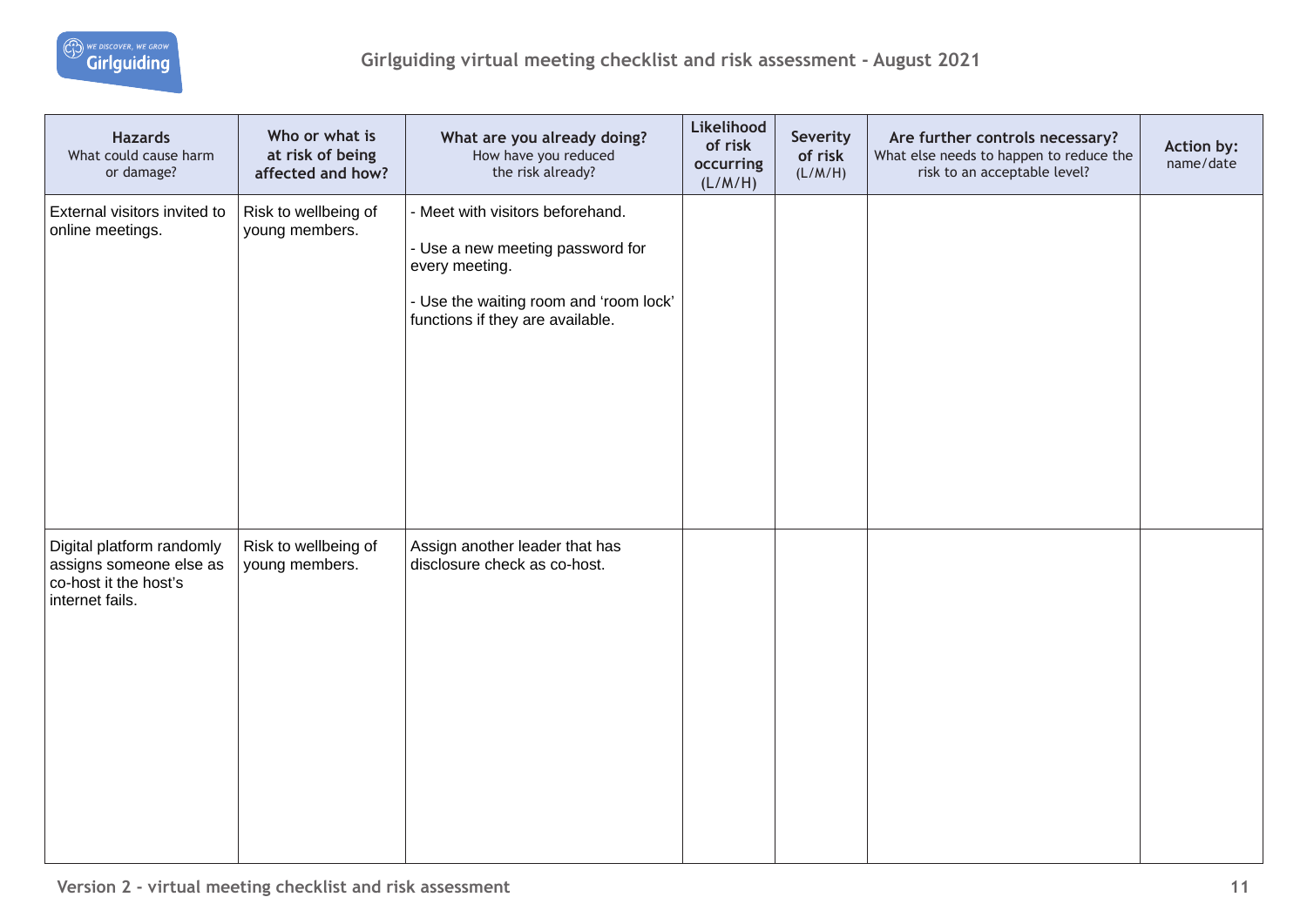

### **Please use the section below to capture the other hazards and controls at your activity, as you normally would.**

| <b>Hazards</b><br>What could cause harm<br>or damage? | Who or what is<br>at risk of being<br>affected and how? | What are you already doing?<br>How have you reduced<br>the risk already? | Likelihood<br>of risk<br>occurring<br>(L/M/H) | Severity<br>of risk<br>(L/M/H) | Are further controls necessary?<br>What else needs to happen to reduce the<br>risk to an acceptable level? | Action by:<br>name/date |
|-------------------------------------------------------|---------------------------------------------------------|--------------------------------------------------------------------------|-----------------------------------------------|--------------------------------|------------------------------------------------------------------------------------------------------------|-------------------------|
|                                                       |                                                         |                                                                          |                                               |                                |                                                                                                            |                         |
|                                                       |                                                         |                                                                          |                                               |                                |                                                                                                            |                         |
|                                                       |                                                         |                                                                          |                                               |                                |                                                                                                            |                         |
|                                                       |                                                         |                                                                          |                                               |                                |                                                                                                            |                         |
|                                                       |                                                         |                                                                          |                                               |                                |                                                                                                            |                         |
|                                                       |                                                         |                                                                          |                                               |                                |                                                                                                            |                         |
|                                                       |                                                         |                                                                          |                                               |                                |                                                                                                            |                         |
|                                                       |                                                         |                                                                          |                                               |                                |                                                                                                            |                         |